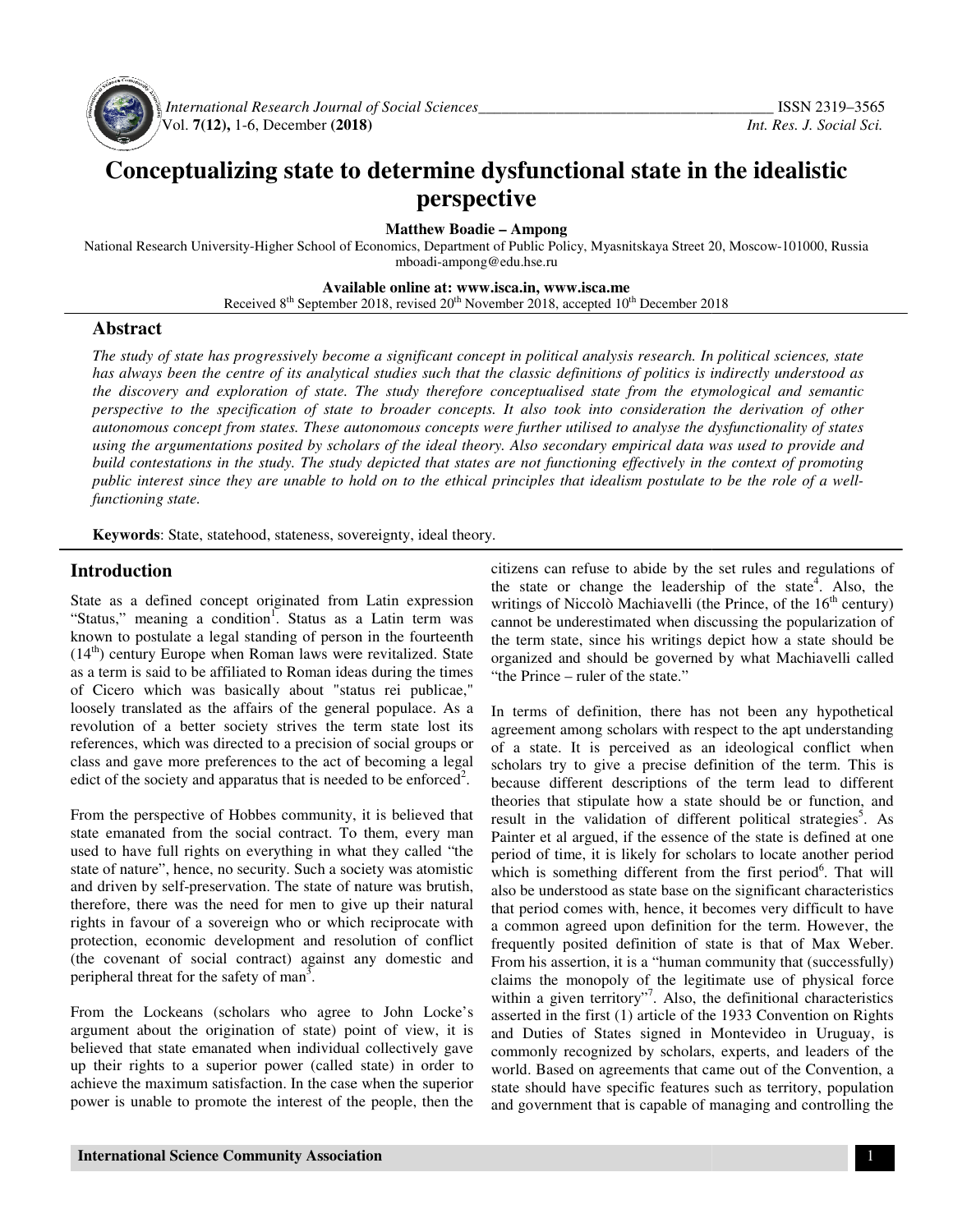affairs within and outside its territorial jurisdiction with other states.

Despite these characteristics, states in recent times have been unable to exercise their roles effective thereby leading to inability to function well. As Rotberg put it, states are faced with domestic conflicts which in the long run distort their delivery of progressive political and public good to its people $8$ . States are also less capable in their provision of economic growth and distribution of societal interest. They are caught up with economic injustice and ferocious struggle over national resources<sup>9</sup>. By these, states are losing their legitimate powers on the side of the rising multiplicity of its public<sup> $\bar{\delta}$ </sup>. As a result of the number of deleterious alarms posited above, this conceptual analysis, therefore, used an empirical secondary data from key sources to explain why some states are dysfunctional using the narratives and explanatory powers of the ideal theorists.

### **The Specification of State to a Broader Concepts**

State as a concept did not emerge out of a vacuum. There are a number of broader concepts or theory in which State can be derived from. Such broader concepts include polity, polis and empire. This section, therefore, discusses the aforementioned concepts in details by focusing on their linkage to state as follows:

**Polity:** Polity is known to be the biggest political space with its own autonomy. In a polity, there is a government created and entrusted with the legal recognition and powers to rule over the terrain and populace under its control<sup>10</sup>. In the operationalization of polity as a concept, indicators such as the hierarchical echelons and control of administrative structures are measured and/or observed $11$ . The most preeminent polity that can be identified is the Westphalian states $^{12}$ .

**Polis:** The term Polis is said to be a political entity that is typical to the ancient and classical Greek civilization during the fourth  $(4<sup>th</sup>)$  to the eight  $(8<sup>th</sup>)$  centuries which is connected to the community of humanity in a determinate geographical jurisdiction. The polis in this sense was not just a society but was attributed and affiliated with a trans-generational lastingness and a trans-familial identity, where members of the community feel a sense of solidarity transcending among all ties of blood. However, in the conventional age, the polis was categorised based on the system of governance adopted, be it democracy, oligarchy or any other form of government. References can be made to the Greek City-State of Athens, where its governance was run on the all-inclusive decisionmaking principles. Here, the Athenian Assembly (known to be the legislative arm) brings all citizens (women, children and slave where not recognised as citizens) to the decision making panel or table and decision conclusions are drawn based on the vote of the majority after numerous debate, deliberations, argumentations and compromises. Every citizen or member is given the equal chance or right to express their opinion,

participate in the activities of the assembly and judicial proceedings except military and financial cases, which was done through the simple drawing of the lots. Also, in polis where they subscribe to oligarchy, only some citizens were permitted to get involved in governmental affairs of the polis. That is in an oligarchic polis, participants for governmental affairs are chosen by the people to represent them through an election.

**Empire:** The term empire as another broader concept in which state can be derived from is defined as a group of states that are widely governed by a monarch, oligarch or a powerful sovereign state. Empire is formed when one powerful state is able to extend powers beyond its boundaries to govern other states who in this case are not autonomous on their own. Here, the governed states are regulated by the policies of the superior state. The superior state becomes a hegemon who has the capacity and ableness to widen its hegemonic measures over the territorial space in which their superiority covers with the aim of accruing and extracting often times economic values. Examples of an Empire include the Greek Empire, Austria - Hungarian Empire, Russian Empire and the British Empire.

So in analyzing the broader specification of the concept - state, a polity can be said to be the very comprehensive concept where other concepts can be deduced. Polis like the Greek City-State of Athens during the era of Pericles (448–430BC) had a lot of hegemonic powers which made it be popularly known as the Ancient Greek Empire since it was able to extend its supreme powers beyond its territorial space. It is out of this evolution that we have the current state called Greece. However, it should be noted that a State can directly emerge out of a polity without necessarily coming out of a polis or an empire. This theoretical explanation is depicted as below:



**Figure-1:** The evolutionary explanation of state from broader concepts in the theoretical context.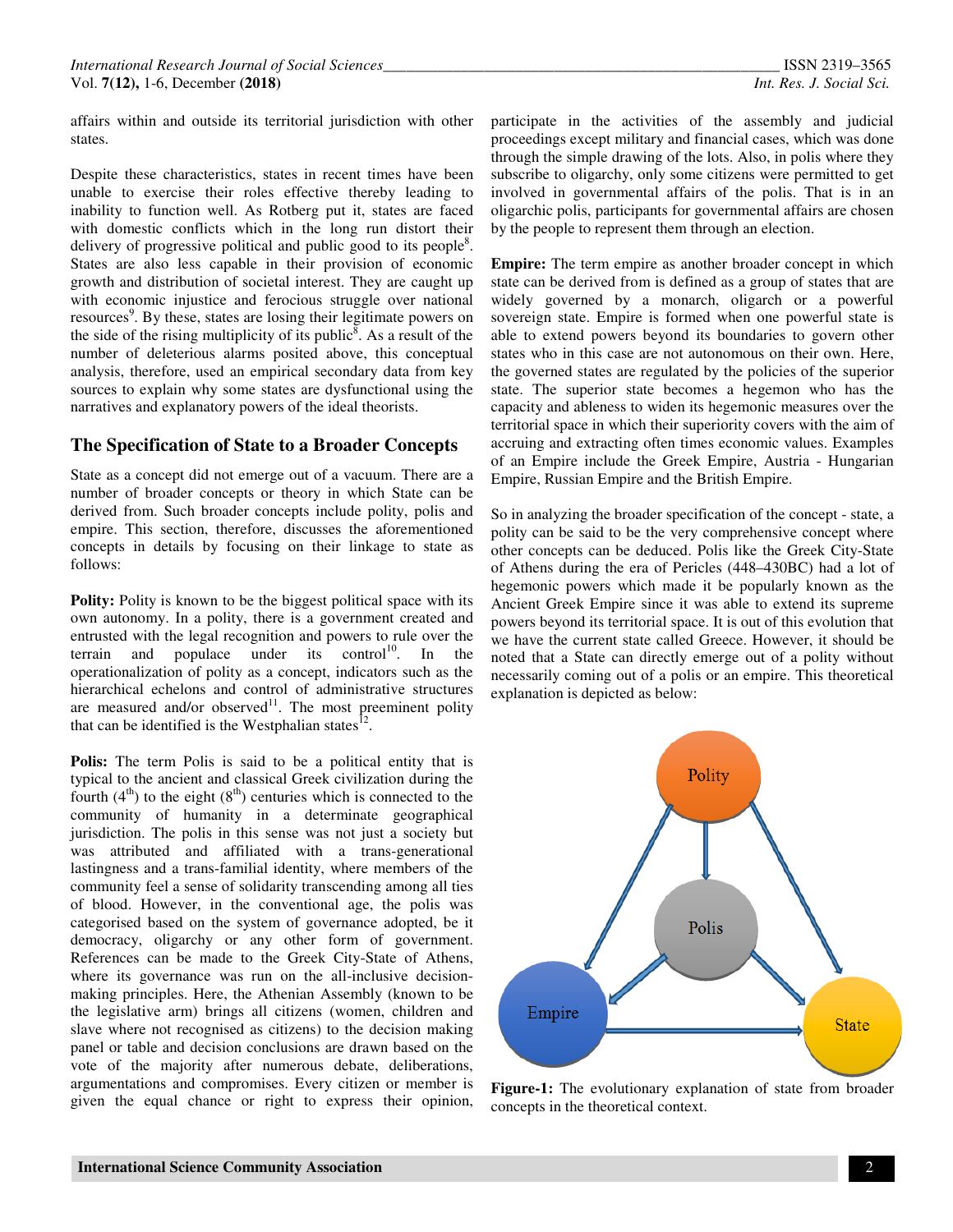# **Other Concepts Derived from the Concepts of State**

There are a number of autonomous concepts that can be deduced when conceptualizing state. Such concepts are discussed below:

**Government:** It refers to a group of people that form an administrative and managerial bureaucracy for purpose of controlling state apparatus in a particular point in time<sup>13</sup>. This implies that the means through which the powers of a state can be employed is through the formation of a government. By this, the state becomes an institution responsible for the continuous succession of diverse governments. Every recognized government possess coercive power $14$ . This power gives the legitimate mandate to act in accordance with the constitutional specifications. These specifications give governments the ability to enforce existing laws, enact new laws, and adjudicate conflicts. Depending on the social context, a government can be self-perpetuating or hereditary in nature whiles in another social context like that of democracies, the roles of political parties remain key as there is a periodic election of the people who come under the umbrella of political parties to assume government positions<sup>15</sup>.

**Nation and Nation-State:** A nation is a population of people who are bound together by common culture, history, religion or tradition and are typically concentrated within a specified geographical reality or region. An example is the Jewish nation before the creating the State of Israel. Also, in the context of a nation-state, the state is basically bound together by a culture that is common among its nationals<sup>16</sup>. But it should be noted that in today's world, it is gradually becoming difficult to set the clear-cut distinctions between the two concepts (nation and state) joined together to generate nation-state as a new concept. According to Opello and Rosow, a nation-state is not that easy to define as a result of the fact that in the emerging scholarly understanding, nation and state are often used interchangeably<sup>17</sup>.

#### **Statehood, Stateness and Sovereignty**

According to Zaytsev, a state is a polity typology which is basically categorized by two focal parameters namely "statehood" and "stateness". The terminology statehood, in this case, refers to the scenario where individual states are being recognized as a unit on its own on the global scene or in the field of international relation.

From Zaytsev's argumentation, whenever a state receives and has statehood, it implies that such state is part of what is called the "concert of nations"<sup>18</sup>. Examples of such concert of nations include; United Nations Organization, European Union, African Union and many more. The table below gives examples of countries that have state recognition, hence, statehood and examples of countries that are not recognized, hence lacking statehood from the continental level (Table-1).

| <b>Table-1:</b> States with and without statehood <sup>19</sup> . |                                                                                                           |                                                                 |
|-------------------------------------------------------------------|-----------------------------------------------------------------------------------------------------------|-----------------------------------------------------------------|
| Continents                                                        | Examples of States with                                                                                   | <b>Examples of States</b>                                       |
|                                                                   | Statehood                                                                                                 | without Statehood                                               |
| Africa                                                            | Algeria, Egypt, Ghana,<br>Niger, Nigeria, Gambia,<br>South Africa Republic,<br>Kenya                      | Afrikaners,<br>Haratin.<br>Somaliland.<br>Barotseland,<br>Oromo |
| Asia                                                              | China, Japan, Singapore,<br>Malaysia, Indonesia,<br>India, South Korea,                                   | Madhesh, Nagalim,<br>Tibet, West Papua                          |
| Australia                                                         | Samoa, Vanuatu, Fiji,<br>Australia, Palau, Tuvalu,<br>Tonga, New Zealand                                  | No country without<br>statehood                                 |
| Europe                                                            | France, Germany,<br>Sweden, Estonia, United<br>Kingdom, Austria,<br>Denmark, Poland,<br>Latvia, Lithuania | Kosovo, Trieste,<br>Savoy Barittany,<br>Crimea Tartar           |
| North<br>America                                                  | United States of<br>Mexico,<br>America,<br>Panama, Cuba, Canada,<br>Grenada                               | No country without<br>statehood                                 |
| South<br>America                                                  | Argentina, Ecuador,<br>Brazil, Bolivia,<br>Colombia, Peru, Chile,<br>Venezuela                            | No country without<br>statehood                                 |

**Table-1:** States with and without statehood<sup>19</sup>

Also, the term stateness is used when looking at the state as a collective identity responsible for the summation of all internal and external functions and structures in order to promote the collective interest of its citizenry<sup>20</sup>. This can be supplemented with the definition given by Zaytsev that "Stateness is the aptitude of a State to guard its geographical space, nations and promote the well-being of its inhabitants<sup>18</sup>. With this, a state is said to have stateness when it is able to make public choices in the interest of its citizenry. It must also be able to independently control its developmental strategies both at the local and national level. The report of Melville for the Institute for Public Project which is under the Moscow State Institute of International Relations (MGIMO) measures the stateness as an indicator of state recognition by taking into consideration the political atlas of today's modern world<sup>21</sup>. The Figure-2 gives a number of states that have been sampled randomly from the report.

The Figure-2 shows the level of a countries ability to control its own affairs without or with a minimal external influence. According to the Melville report, states like the United State of America (USA), Sweden, and China are said to have more total control over their activities and relations with other States. Russia, Spain and South Africa are able to manage their affairs but are affected often times by some level of influence from the periphery<sup>21</sup>. For instance, it is visually known that some activities of the Russian Federation have been influenced by the sanctions and restrictive measures of external actors such as the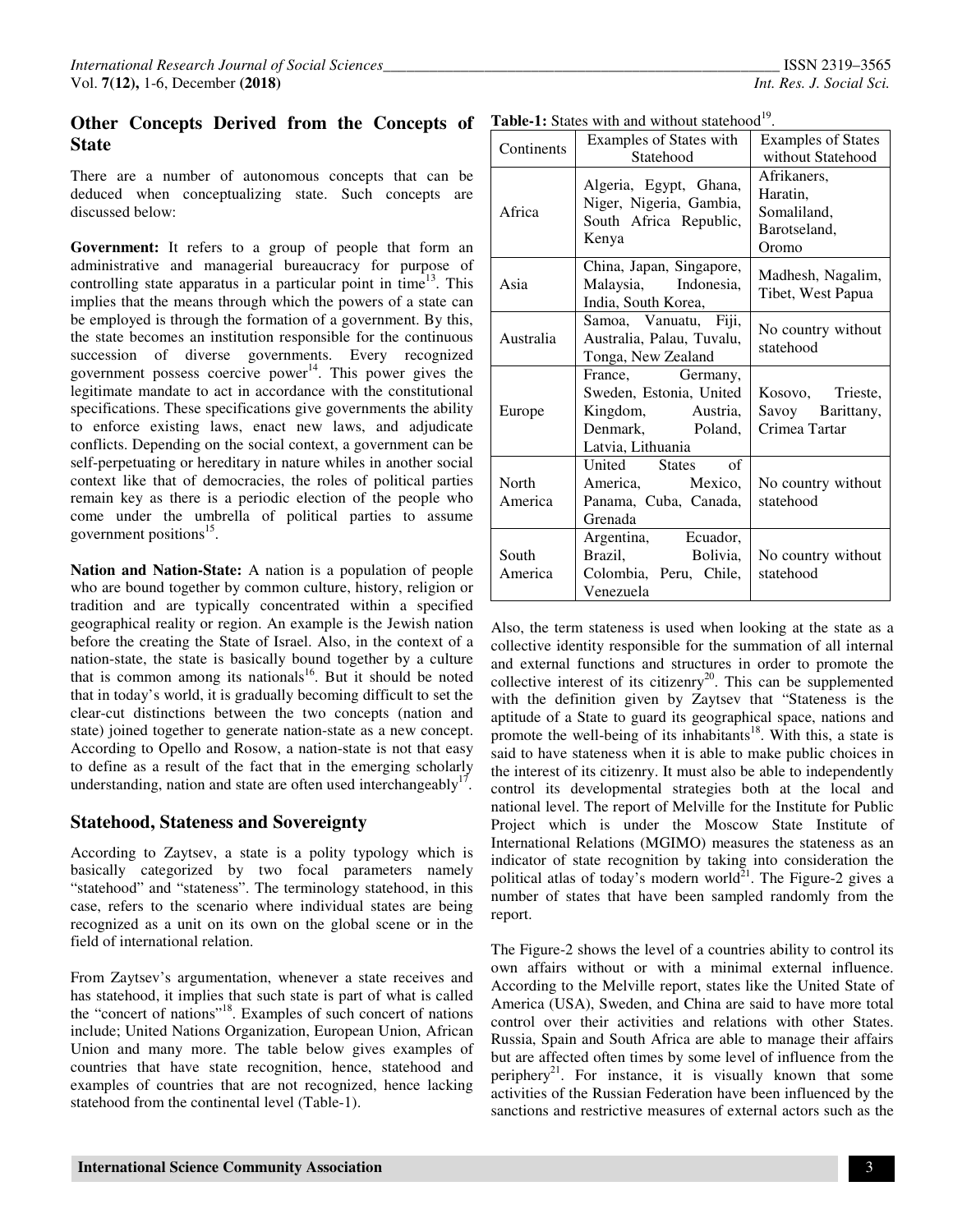USA, European Union (EU) and Canada for Russia's engagement in annexing Crimea and introduction of aggression engagement in annexing Crimea and introduction of aggression<br>in states like Syria and Ukraine. In the case of Nigeria and other African states with low stateness are also engineered by the massive external decision of actors like the World Bank and International Monetary Fund (IMF). This is made possible because the national budgetary of such less developed states are majorly sponsored by these supranational institutions.

However, in measuring stateness, it is not enough to quantify it in terms of the choices and managerial control of a state only. But also, it is important to take into consideration the recognition of that state by its own citizenry, hence, state identity by its own people. This is not an exception from how Linz and Stepan gave definitive identification to stateness as

USA, European Union (EU) and Canada for Russia's when groups within a particular state are unwilling to flee from<br>engagement in annexing Crimea and introduction of aggression their geographical space to join or create anot their geographical space to join or create another autonomous territorial space<sup>22</sup>. By this, the various nationalities feel accepted, recognised and proud of their nationalities associated with the state in question. This state or national identity has become more relevant because of the emergence of numerous nation-states predominating in our contemporary world. By this, as posited by Zaystev, the use of sociocultural factors such as the proudness of a person's nationality to quantify stateness<sup>18</sup> is much more relevant to this conceptualisation. It will give the clear and full understanding of the question about the dysfunctionality of some states in the idealistic perspective. The Figure-3 shows the measurement of people's level of proudness to their nationality based on a randomly sampled states groups within a particular state are unwilling to flee from<br>eographical space to join or create another autonomous<br>ial space<sup>22</sup>. By this, the various nationalities feel<br>ed, recognised and proud of their nationalities ass of some states in the idealistic perspect<br>the measurement of people's level of pr<br>ty based on a randomly sampled states.



**Figure-2:** Random sample of states rated by stateness index.



Figure-3: Measurement of respondents who are very proud of their nationality in percentages<sup>23</sup>.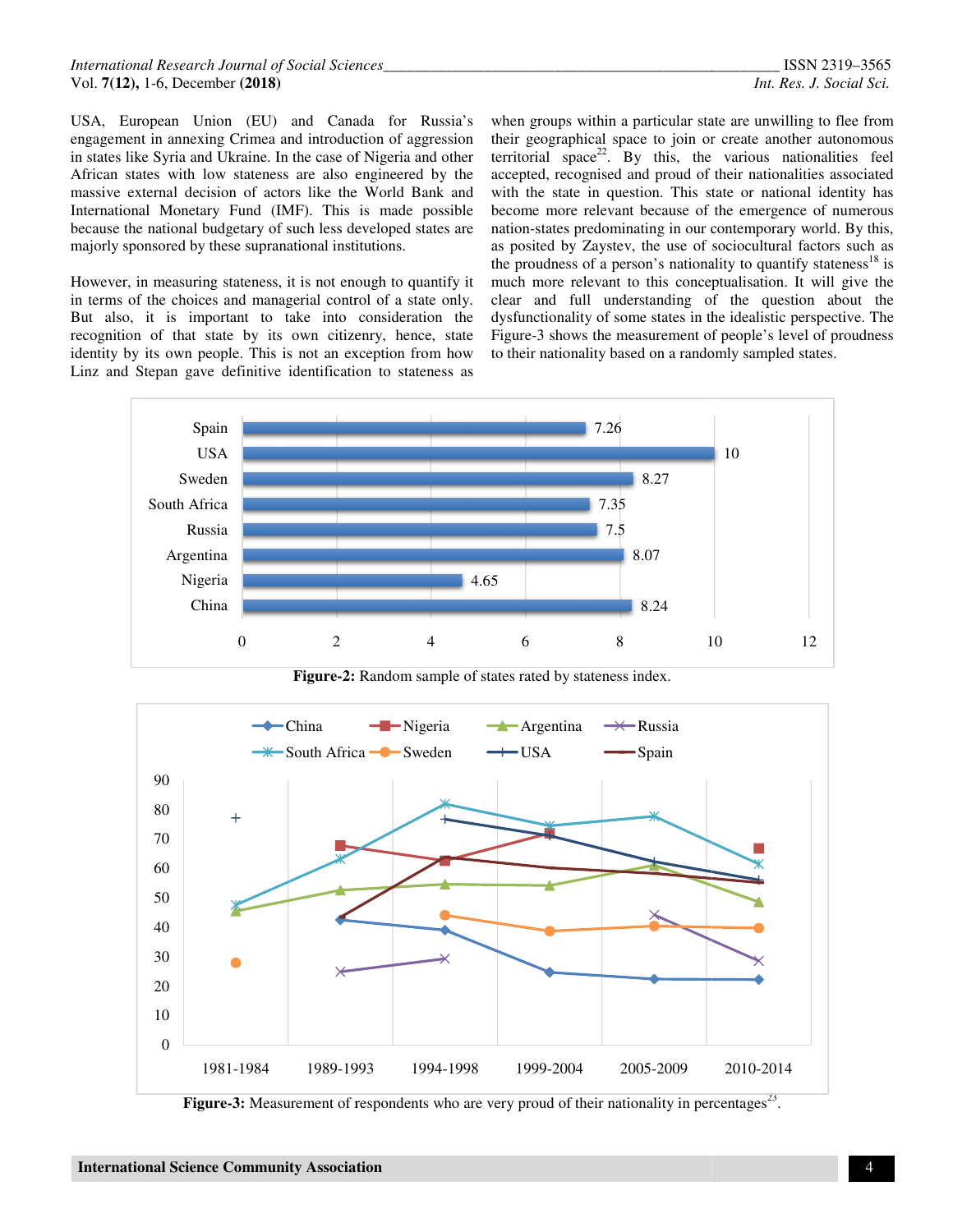The Figure-3 shows an interesting understanding on how stateness can be perceived as a national identity and its contradictory relations with the idea of stateness as a form of a state's ability to have the managerial control over its affairs without any influence from another party. From the Figure-3, citizens of states with higher and lower stateness in Figure-2 are all losing their national identity from 2010 onwards. This means that despite the fact that a state is able or unable to manage its affairs well do not guarantee a complete or an effective level of stateness. This is attributed to some factors entertained by the states under discussion, hence, made them dysfunctional based on their capacity to accommodate those factors. Some of these factors will be discussed from the idealistic perspective later on in this script.

Also, for a state to exercise its image or responsibility of statehood and stateness, the sovereignty of the state becomes significant. The term sovereignty refers to the autonomy of the state to exercise its supreme powers within its jurisdiction without any external influence. With sovereignty, the state has prerogative powers and authority to deal with it domestic and diaspora relations without the mastery of other party being it an international community and/or another state. State sovereignty has diverse characteristics and it includes indivisibility<sup>22</sup> , absolute<sup>25</sup>, universal<sup>26</sup> and permanence<sup>27</sup>. Sovereignty, in this case, is the power tool that supports the recognized state (statehood) to manage its own internal and external affairs, thereby leading to nationals becoming proud of their state origin (stateness). So, the empirical measurement or the functional approach and representation of state can be deduced as:

 $f(S_0) = S_1 + S_2 + S_3$ 

Where;  $f(S_0)$  = function of State,  $S_1$  = Stateness,  $S_2$  = Statehood,  $S_3$  = Sovereignty.

This means a functional state is basically institutionalized when there is a summation or inclusion of statehood, stateness and sovereignty<sup>20</sup>, all other factors held constant.

# **Conclusion**

In today's contemporary world, a state which is seen as the dominant political entity is more likely to be successful when it has the above-discussed indicators (statehood, stateness and sovereignty). That is the state is being recognized by its citizenry, by other autonomous states, by the concert of nations and has the authorisation to act on its own. However, some states are unable to fully meet these characteristics, hence, are regarded as dysfunctional states. Scholars of the idealism concur with some of the factors that have led to the emergence and existence of dysfunction states. As the brains behind the ideal theory, Aristotle and Plato believed that man by nature is a political animal, therefore it is only when man associate himself to the society that man can realise and develop the best out of oneself. They did not give a clear-cut distinction between the society and the state, hence, they assumed state to be a political

entity which is independent in and by itself from any other entity. The writings of Avineri referred to the work of Hegel (known to be a modern idealist) understood state as a political entity guided by ethical principles<sup>28</sup>. These ethical principles shape the role of the state in exercising its duties without any form of interferences.

By this, the state is seen as an institution responsible for the provision of social or public welfare to ensure individuals and communal growth and development. The state must also create and guard both the individual and collective rights of the citizenry as well as aliens within its geographical jurisdiction. Hence, the state is regarded and accepted as the power source of rights, liberties and freedoms provided to all. From the idealist narratives, if a state is unable or biases to sentinel the rights of its citizenry, then it is said to be a dysfunctional state. Likewise, the states that are unable to provide public good such as quality health care, housing, employment, peaceful environment, rule of law and many more to its people. These are some of the factors that are believed to be the result of low stateness among states. State as a concept has really made a significant impact on understanding the conceptual analysis framework and political science research in general. Therefore, the need to study state as a concept contributes to the understanding of its functionality in the public sphere and the need for its formation.

## **References**

- **1.** Hay Colin (2001). State theory, Routledge Encyclopedia of International Political Economy. United State of America, 1469-1474. ISBN*:* 978-0-415-24352-0
- **2.** Skinner Quentin (1989). The state. Political Innovation and Conceptual Change. Cambridge University Press, United Kingdom, 11, 90-131. ISBN: 0-521-35978-3
- **3.** Hobbes T. (1961). *The* Leviathan. Available *on*  http://oll.libertyfund.org/titles/585.Accessed on 15.06.2018.
- **4.** Armitage D. (2004). John Locke, Carolina, and the two treatises of government. *Political Theory*, 32(5), 602-627.
- **5.** Barrow Clyde (1993). Critical Theories of State: Marxist, Neo-Marxist, Post-Marxist*.* University of Wisconsin Press, United State of America, 10-11. ISBN: 0-299-13714-7.
- **6.** Painter Joe and Jeffrey Alex (2009). Political Geography. SAGE Publications Ltd, United Kingdom, 21. ISBN: 978- 1-4129-0138-3
- **7.** Weber M. (1946). Politics as a vocation. Available on http://polisci2.ucsd.edu/foundation/documents/03Weber191 8.pdf. Accessed 15. 06. 2018
- **8.** Rotberg Robert Irwin (2005). State Failure and State Weakness in a Time of Terror. Brookings Institution Press, United State of America, 1-26. ISBN: 0-815-77574-1
- **9.** Eizenstat S.E., Porter J.E. and Weinstein J.M. (2005). Rebuilding weak states. *Foreign Affairs*, 84(1), 134-146.